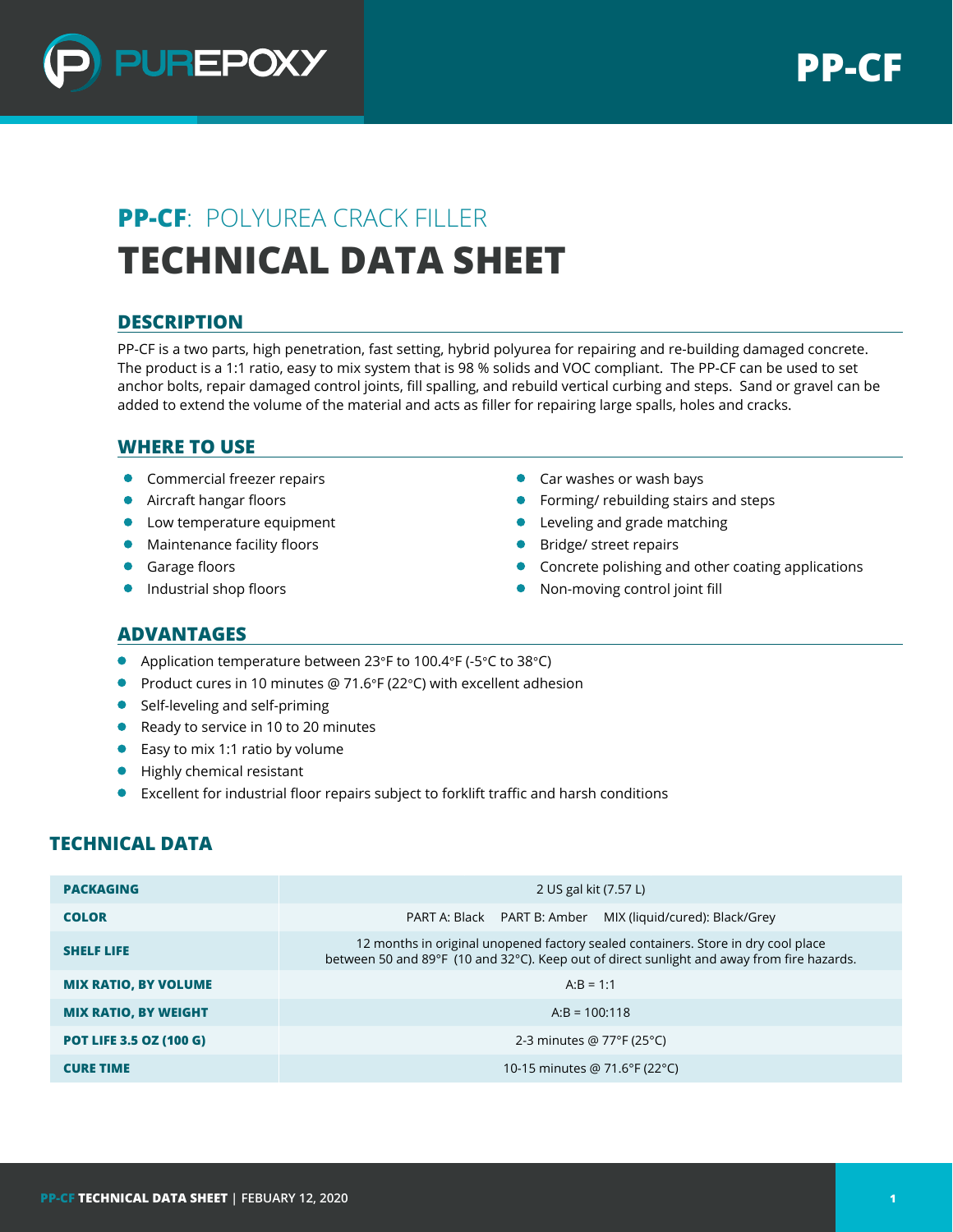#### **PROPERTIES @ 73°F (23°C) AND 50% R.H.**

| <b>DENSITY (KG/L)</b>                                         | PART B: 1.12 MIX: 1.11<br>PART A: 0.94                                      |
|---------------------------------------------------------------|-----------------------------------------------------------------------------|
| <b>DRYING TIMES</b><br>(RELATIVE HUMIDITY 72°F (22°C) - 54%)  | Hard Dry: 5-10 minutes Foot Traffic: 10 minutes Vehicle Traffic: 30 minutes |
| <b>TENSILE STRENGTH (PSI), ASTM D638</b>                      | 4500-4800                                                                   |
| <b>ELONGATION (%), ASTM D638</b>                              | $6 - 8%$                                                                    |
| <b>BOND STRENGTH (PSI), ASTM D4541</b>                        | 1900-2300                                                                   |
| <b>COMPRESSIVE STRENGTH (PSI) LIQUID,</b><br><b>ASTM C109</b> | 5600                                                                        |
| <b>HARDNESS (SHORE D), ASTM D2240</b>                         | 68-72                                                                       |
| VISCOSITY (CPS) @ 77°F (25°C)                                 | PART B: 15-30<br>PART A: 15-30<br>MIX: 15-30                                |

\* Times are approximate and will be affected by changing ambient conditions, especially changes in temperature and relative humidity.

\* The indicated mileage is calculated for flat surfaces. A porous or imperfect surface will require more material in order to cover the same mileage. \*

## **SURFACE PREPARATION**

The surface must be cleaned before the application of the product. BLASTRAC, sand blasting, diamond grinder w/30 grit or coarse, or water blasting is highly recommended to remove surface contaminates. Any oils and fats must be removed prior to product application. The surface must be primed and allowed to dry before the application of the product. Compression resistance of concrete must be at least 25 MPa (3625 lbs/inch<sup>2</sup>) after 28 days and traction resistance must be at least 1,5 MPa (218 lbs/inch<sup>2)</sup>.

#### **MIXING**

Mix each component separately. Pour component B into component A using the proper mixing ratio. Mix together both components for not more than 30 seconds. Only prepare quantity that may be applied during pot life.

#### **APPLICATION**

Apply and pour the mixed product on the prepared surface.

#### **CLEANING**

Clean all application equipment with a specified cleaner. Once the material hardens it can only be removed mechanically. If the product splatters, wash thoroughly with hot soapy water.

### **RESTRICTIONS**

- Minimum/Maximum temperature of substrate: 50°F / 86°F (10°C / 30°C)
- $\bullet$ Maximum relative humidity during application and curing: 85 %
- Substrate temperature must be 5.5°F (3°C) above dew point measured  $\bullet$
- $\bullet$  Humidity content of substrate must be < 4 % when coating is applied
- Avoid exterior use on substrates at ground level